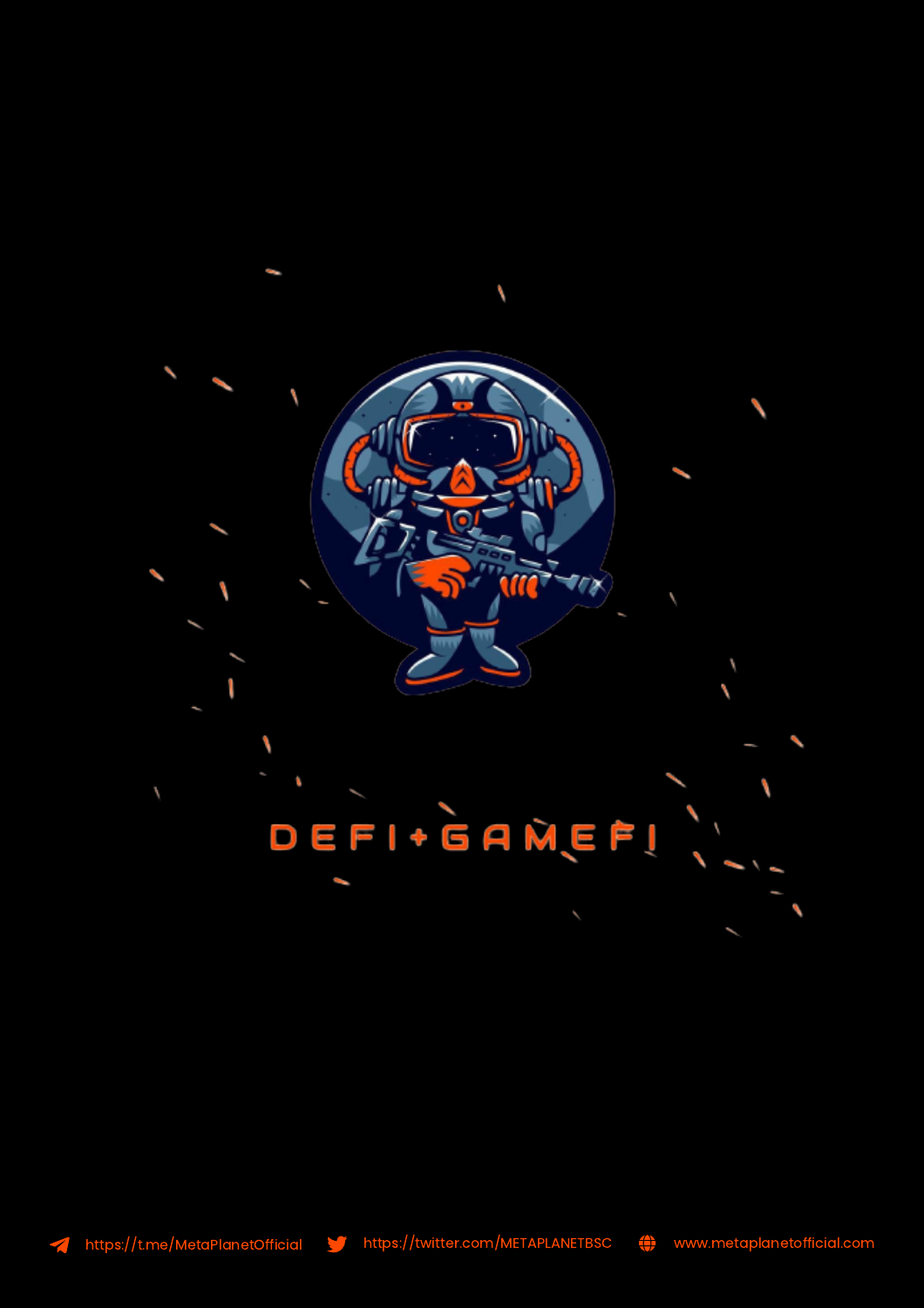

# **Table of Contents**

| <b>Disclaimer</b>                | 01      |
|----------------------------------|---------|
| <b>Abstract</b>                  | 02      |
| <b>Our Mission</b>               | 02      |
| Meta-Verse                       | 03      |
| <b>Blockchain Games</b>          | 04      |
| <b>Blockchain and Meta-Verse</b> | 05      |
| THE METAPLANET METAVERSE         | 06      |
| <b>Play-to-Earn Model</b>        | 07      |
| <b>MPL Swap</b>                  | 08      |
| <b>MPL Trax</b>                  | 09      |
| <b>Tokenomics</b>                | 10      |
| Roadmap                          | 11      |
| <b>Team</b>                      | $12 \,$ |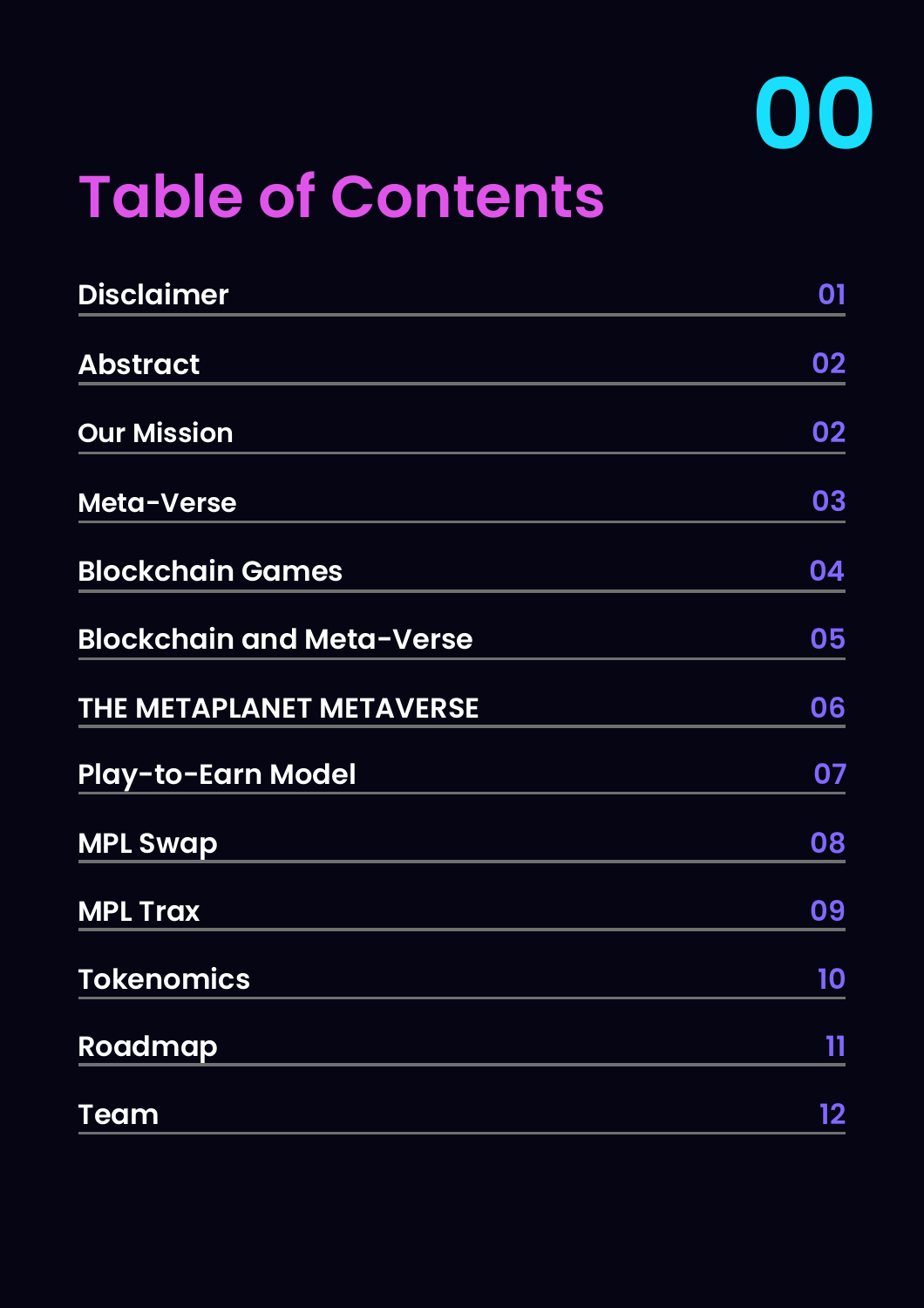# **Disclaimer**

This document is only used to convey the information. The participants in the buying please carefully read the white paper and the official website of the relevant instructions and comprehensively understand the Blockchain and digital assets. Please notice the potential risks and thoroughly assess your risk tolerance and situation to make rational decisions.

The information contained in this Whitepaper is for general understanding purposes only. This Whitepaper is for discussion and presentation purposes only. The proposed blockchain platform "Metaplanet" does not guarantee the accuracy of the conclusions reached in this Whitepaper.

Nothing in this White Paper shall be deemed to constitute a prospectus of any sort or a solicitation for investment, nor does it in any way pertain to an offering or a solicitation of an offer to buy any securities in any jurisdiction. This document is not composed and is not subject to any jurisdiction laws or regulations designed to protect investors.

Certain statements in this Whitepaper constitute "forward-looking statements" that are used on the beliefs of the Company and reflect their current expectations. Such statements reflect the Company's views when the statements are made concerning future events based on information available at that time. They are subject to risks and uncertainties that could cause actual results to differ materially from those contemplated in those forward-looking statements. The Company assumes no obligation to update or revise these statements to reflect current information, events, or circumstances, including changes in any risks or uncertainties that may impact them.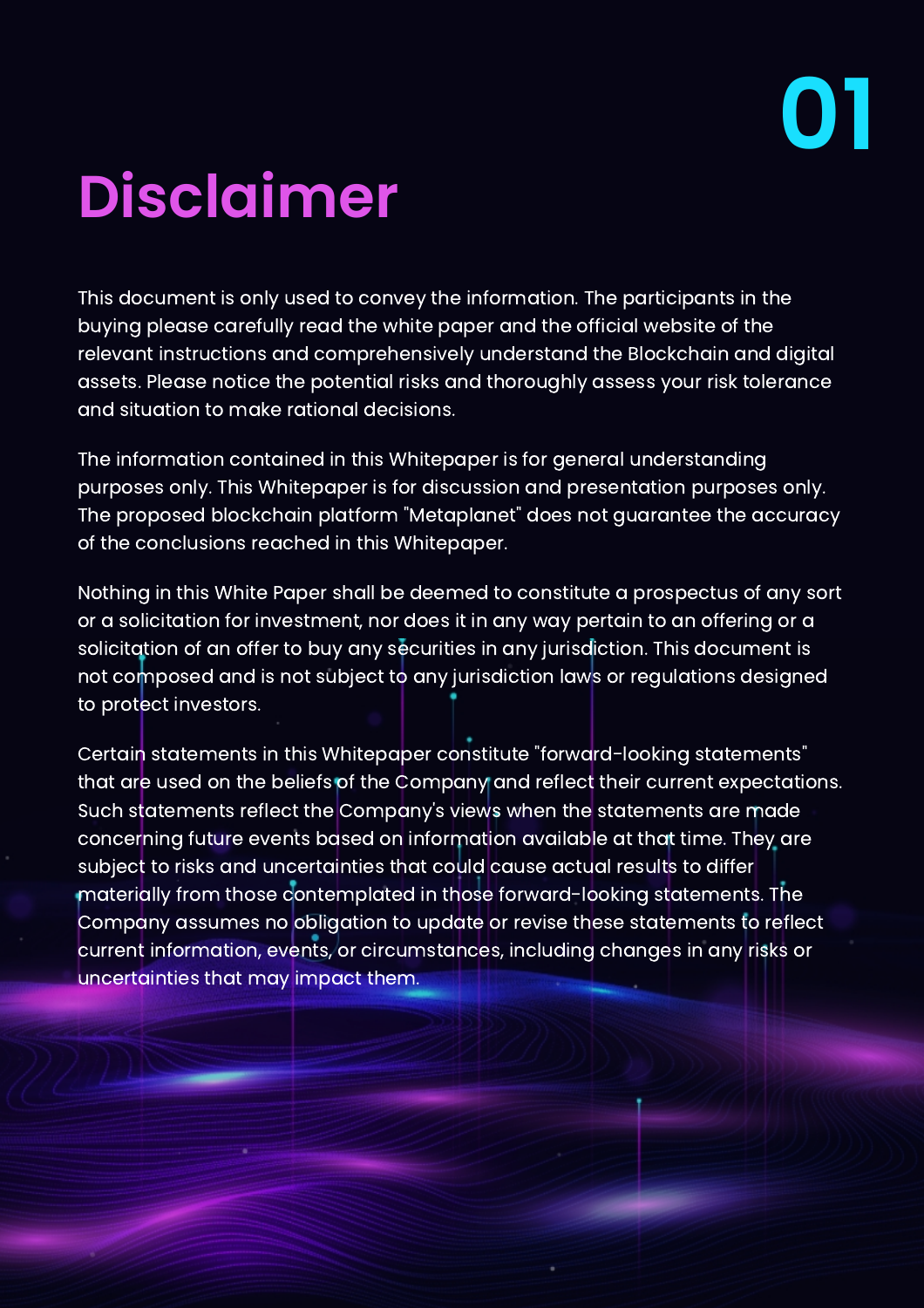### **Abstract**

With more than 600 + cryptocurrency exchanges active and over 6,500 cryptocurrencies in circulation combining a market cap of over \$2 trillion investors are eager to trade in in the rapidly growing defi and metaverse

## **Our Mission**

Metaplanet's mission is to develop a full suite of professional defi applications and gamefi sector play to reward crypto investors and help them profit from the industry's growth. Metaplanet's platform gives customers access to the same types of institutional crypto tools used by the world's leading financial services provider and dozens of other well-known worldwide businesses. The benefits of these tools include timeline accuracy and a significant depth of crypto market data.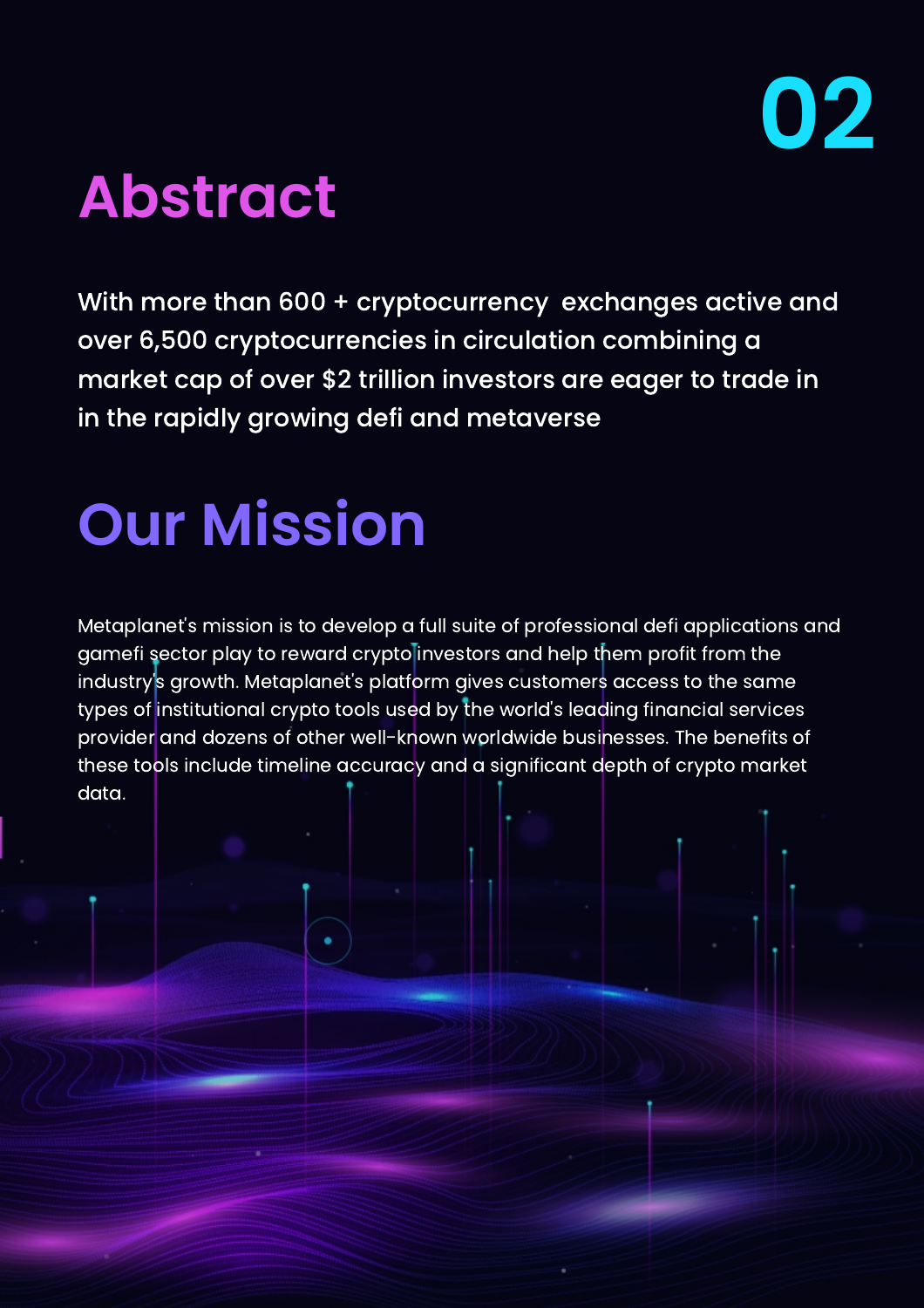## **Meta-Verse**

The Metaverse is a virtual world concept, essentially a shared virtual platform that allows users to interact with things that have a near similarity to the actual world, such as daily communication, film viewing, and video gameplay. This works by combining the technologies from Virtual Reality (VR) and Augmented Reality (AR).

The Metaverse is the bridge between physical and virtual worlds within the decentralized and open-source virtual world. Cryptographic protocols will emerge for managing digital value, for example, digital art, real estate, 3D games, and many more business utility. The facilitators that make this happen will be NFT's on the Binance Smart Chain allowing for affordable and rapid transactions.

Access to the internet is omnipresent in today's society, and it is also constantly improving. The Metaverse will make it easier and more realistic for users to connect. If there is anything that can replace the world wide web it is metaverse.

According to Zion Market Research, the global augmented and virtual reality market was valued at around USD 26.7 billion in 2018 and is expected to reach approximately \$814.7 billion by 2025, at a CAGR of 63% between 2019 and 2025.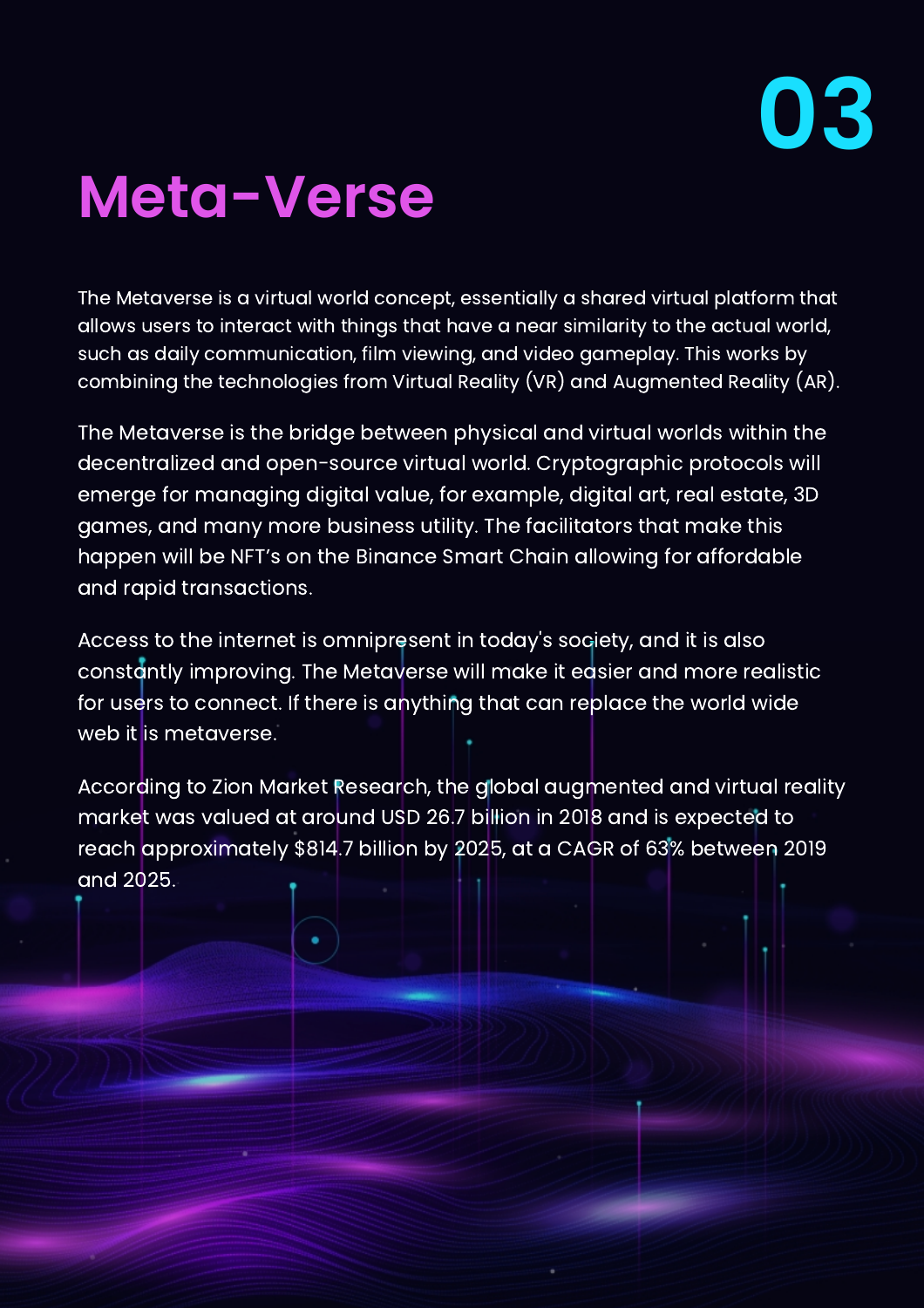

# **Blockchain Games**

Blockchain technology has been rapidly evolving in recent years, and it is now being successfully used not only for digital money but also in other fields such as finance, logistics, and, most notably, the gaming sector. For both game producers and game players, blockchain technology will reconfigure the way games are made, managed, and played.

In truth, a centralized paradigm is used to build and run the majority of online games. That means game developers or gaming companies have complete control over all data stored on the server. In this case, data refers to account information as well as the server, which houses all of the players' in-game assets, such as virtual money, items, and collectibles. It's clear that users don't have complete control over collectible objects or account information in the game. It is one of the crucial issues that blockchain technology can solve and create a revolution in this industry.

Things are different in blockchain because the system is decentralized, which means that no central authority owns or controls the game, and players have access to their pieces of the game, such as tokenized assets and digital collectibles, which they may purchase, sell, and transfer at any time. To put it another way, incorporating blockchain technology into the game business will result in a player-driven economy where gamers can trade with one another without being governed by a centralized system.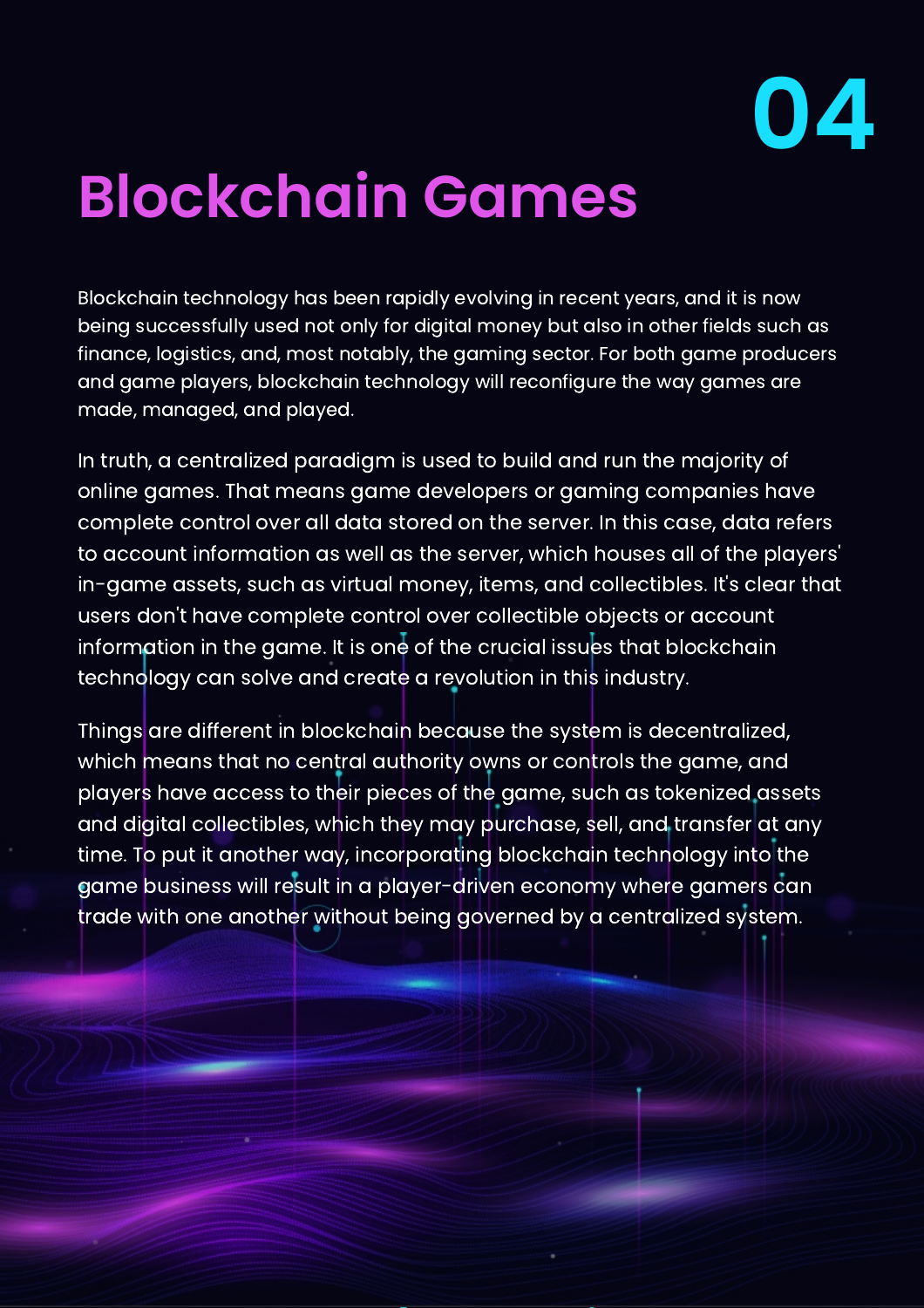

# **Blockchain and Meta-Verse**

To this point, blockchain and blockchain systems have shown to be un-hackable and irreversible, which is crucial if any virtual reality platform is to gain widespread use. In particular, if an individual or group of individuals will be interacting with others in a virtual environment, there must be some assurance that the transactions will be safe.

Hacks and data breaches are common, but if people are supposed to operate in an entirely online and virtual environment, the underlying platform on which they will be operating must be secure.

Not only does blockchain allow for fast confirmation of information, but it also allows for cryptographically secure and protected transactions. To put it another way, blockchain and crypto assets are fundamental and integral aspects of how virtual reality will be deployed.

The metaverse is still a developing and rapidly expanding field, but the bottom line is that to support and actualize a fully functional metaverse, blockchain and crypto assets will need to play a significant part in its future implementation. To reach the actual potential of this domain, a transparent and traceable manner of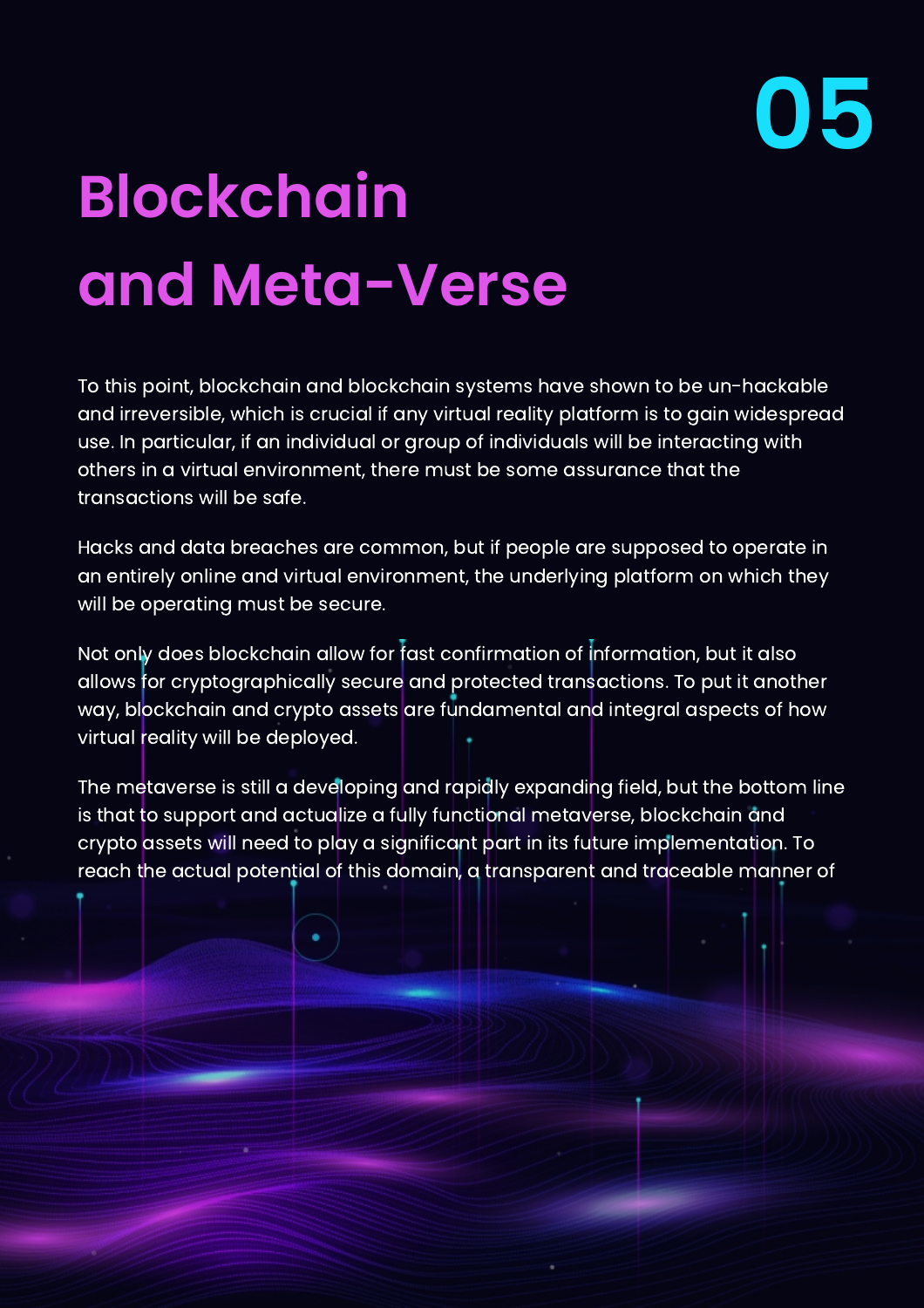# **THE METAPLANET METAVERSE 06**

Metaverses are a relatively new concept and technology, and there are only a selected few that currently exist beyond the research phase. None are fully developed, and most are notably underdeveloped. All of them are centralized and controlled by companies or projects with a problematic consolidation of power. The Metaplanet Metaverse is the only truly decentralized metaverse project that currently exists, it is seeking to merge the concept of the metaverse with a cryptocurrency-based economy.

It is based on a space-themed setting for an enhanced experience that taps into what makes humans unique; a drive and desire to explore, learn, and go beyond.

Metaplanet will be used as the medium of exchange within the metaverse. It will be used to buy, sell, trade, and modify in-game assets. In addition, Metaplanet will be used as points of entry for various areas of the metaverse, for accessing games, virtual concerts and clubs, media, entertainment, education, modes of travel in the metaverse, investing in virtual real estate, mining for materials ingame, paying other players for services, social experiences and programs, and really anything else that a currency can be used for in the physical world, but virtual.

While the Metaplanet Metaverse is an interactive 3D universe based in space, with the freedom to explore different virtual worlds and communities, it is not necessarily a game in and of itself. It can instead best be described as a hub for virtual social interaction and expression, trading and collecting assets within a digital economy.

The Metaplanet Metaverse, however, will be Kill to earn. In MetaPlanet, players will then use their characters to battle other players in an RPG-style action game (4 Vs 4) or (1 Vs 1).

While playing the game, players will automatically participate in our player-based economy, collecting tokens as rewards for completing quests and winning battles.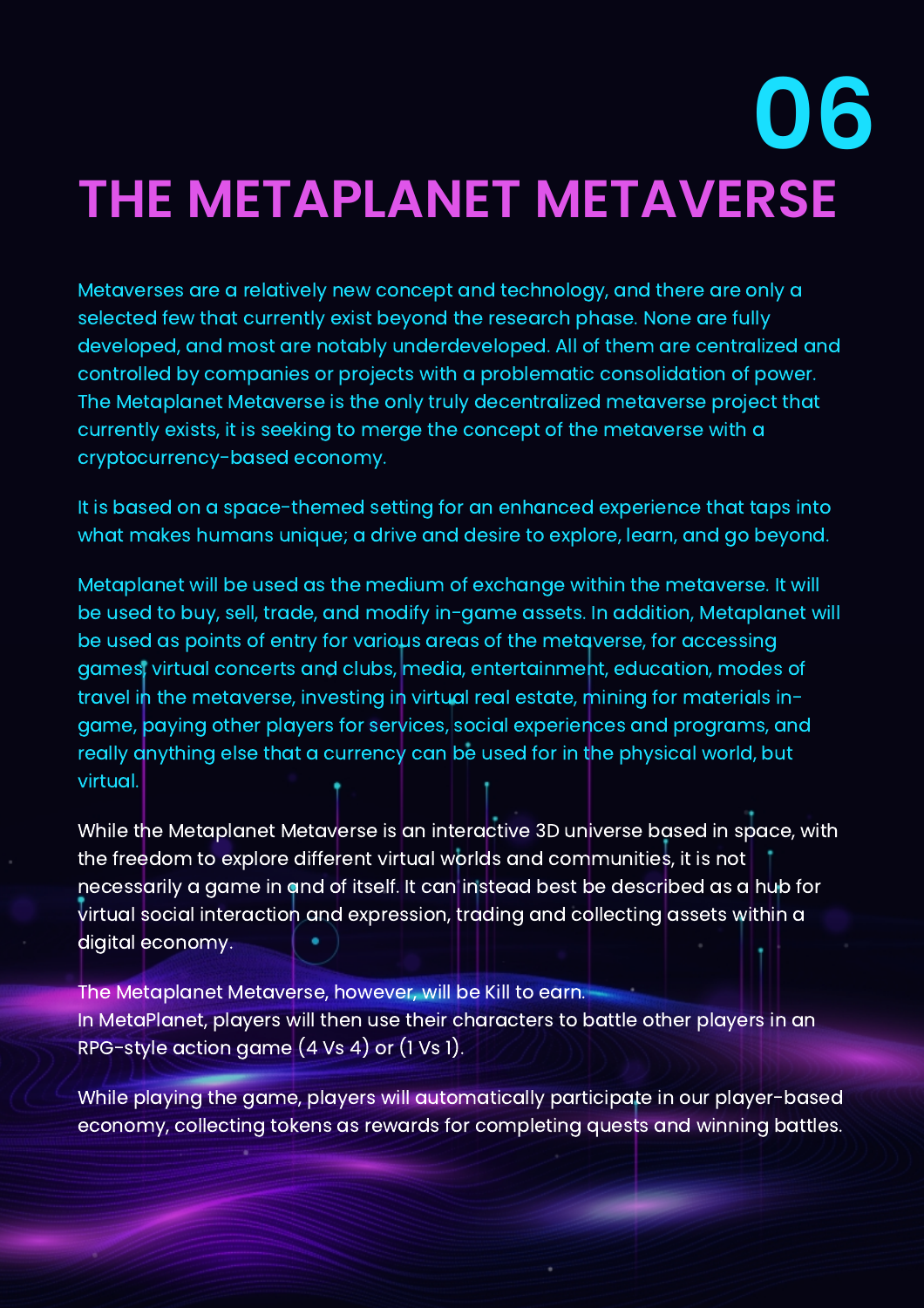

# **Play-to-Earn Model**

Gaming should be fun. Wouldn't it be fantastic to play to earn instead of having to think about every single penny you spend and taking up all your time?

Metaplanet has created a one-of-a-kind infrastructure that merges the burgeoning DeFi ecosystem with gaming via unique NFTs. This infrastructure will employ Liquidity Pools and NFTs to not only determine the greatest yield strategies for users but also to produce unique NFTs that can be used across a variety of games. This gives Metaplanet users the unique ability to play to earn and enjoy the game in one singular process.

Imagine a game where you don't spend your hard-earned money to purchase ingame resources or heroes, but rather a saving's account where the more you save the more resources you earn and the more heroes you can summon.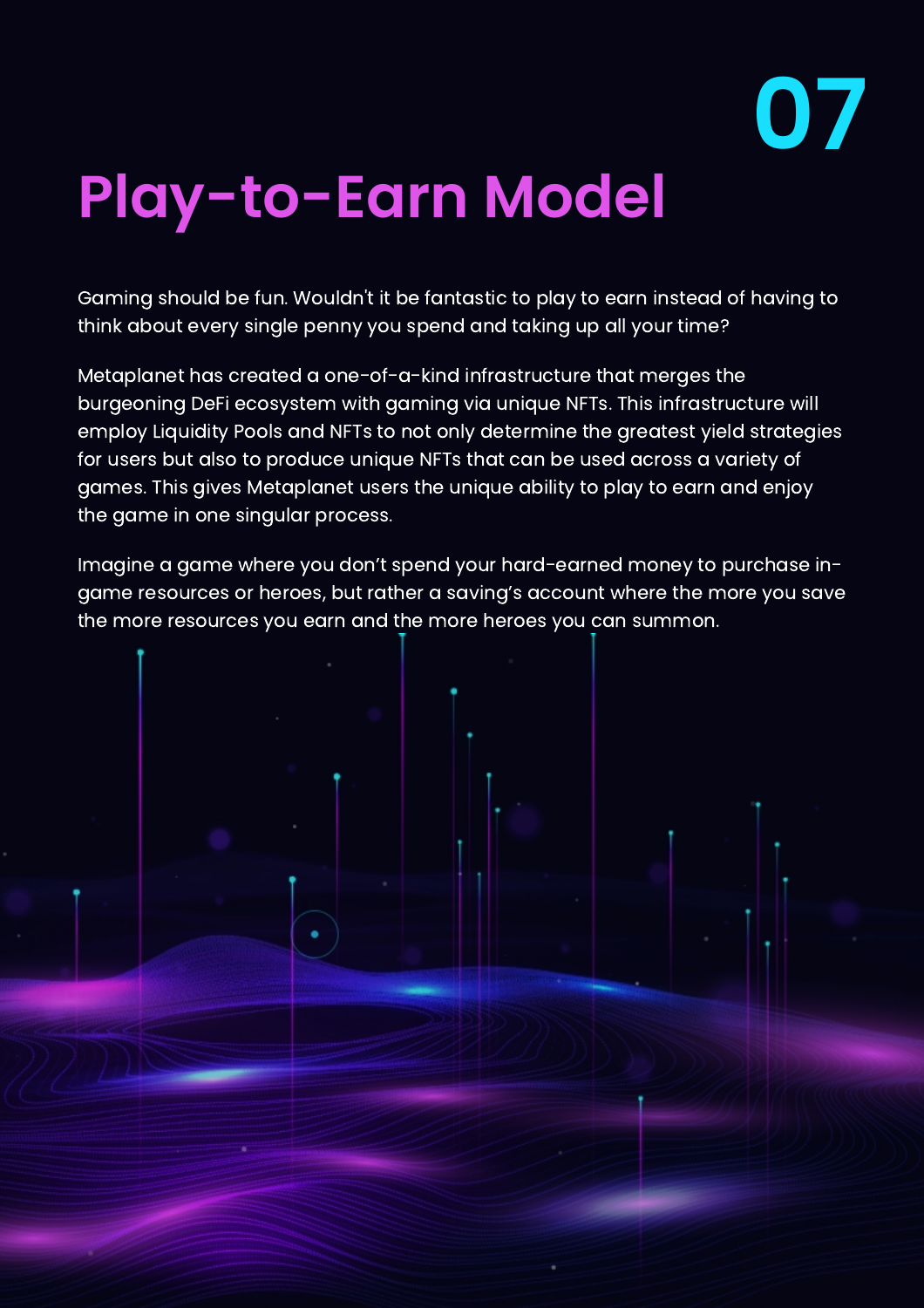

## **MPL Swap**

MPL Swap is a decentralized cryptocurrency exchange that allows users to become takers or makers from their own wallets through a quick and simple wallet-to-wallet trading experience. It does not need users to deposit their currencies on its platform because it is a Dex. Users, on the other hand, retain complete control over their funds.

#### **Unique Swap Features**

What distinguishes MPL Swap from other decentralized swap platforms? Traders can observe a live chart while swapping their favorite tokens, in addition to its smooth and clean appearance. Slippage can also be modified to ensure that the trader does not lose out on their buy or overpays for it. Another fantastic feature of MPL Trade is the simple amount slider, which allows users to choose a percentage of the asset balance without having to enter an exact amount.

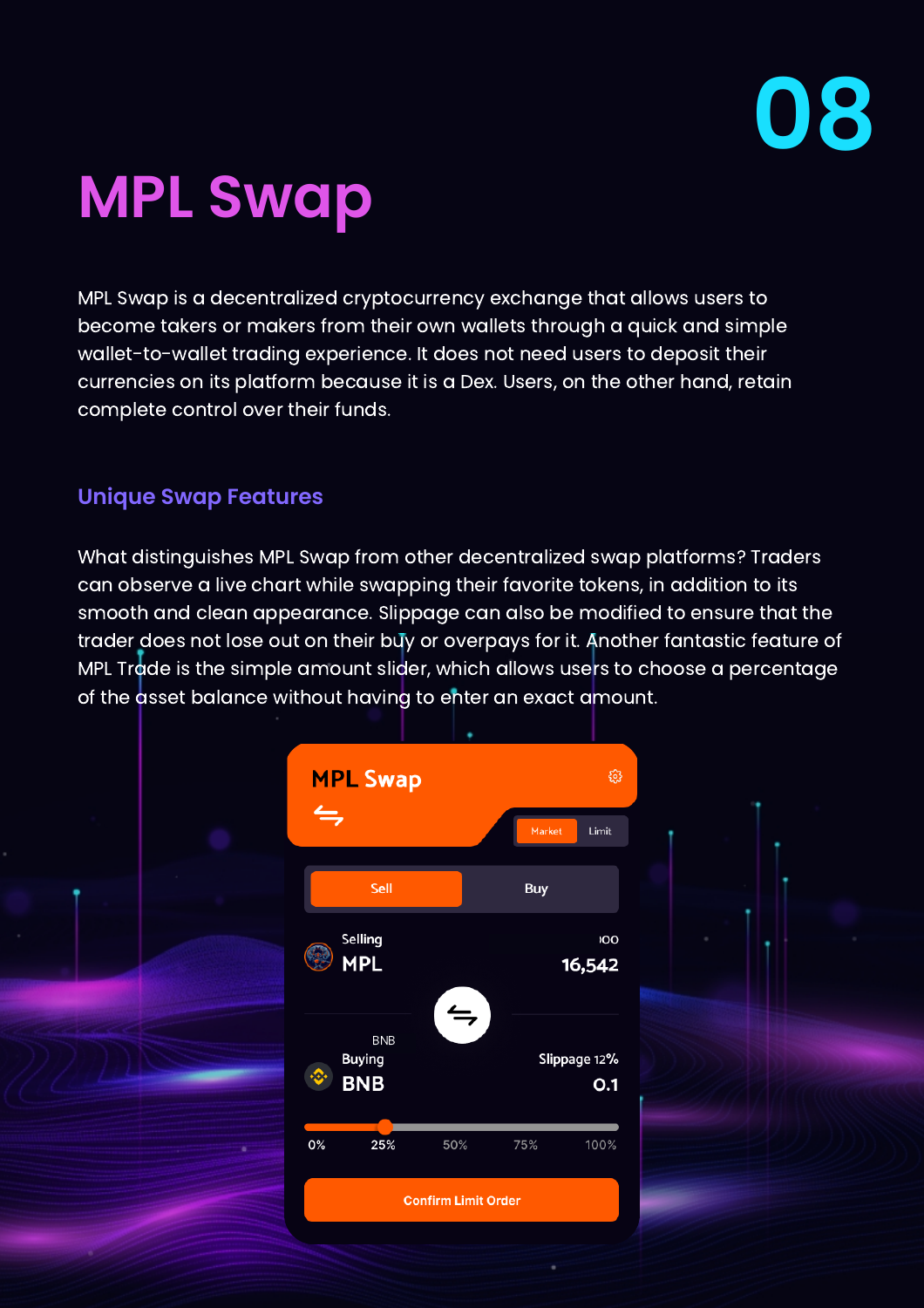

## **MPL Trax (Binary)**

#### MPL Trax allows beginner traders to trade derivatives on the crypto market with ease and simplicity.

The trader predicts whether the price of a selected cryptocurrency will rise or fall over a specified period. The user chooses how much to stake in MPL). On correct predictions, the trader will receive a 75% profit. On lost, he will lose his original investment. This trading method can be very appealing for beginner traders due to its simplicity. In addition, the user can easily manage its risk as they know precisely the lost and profit amount on each trade.

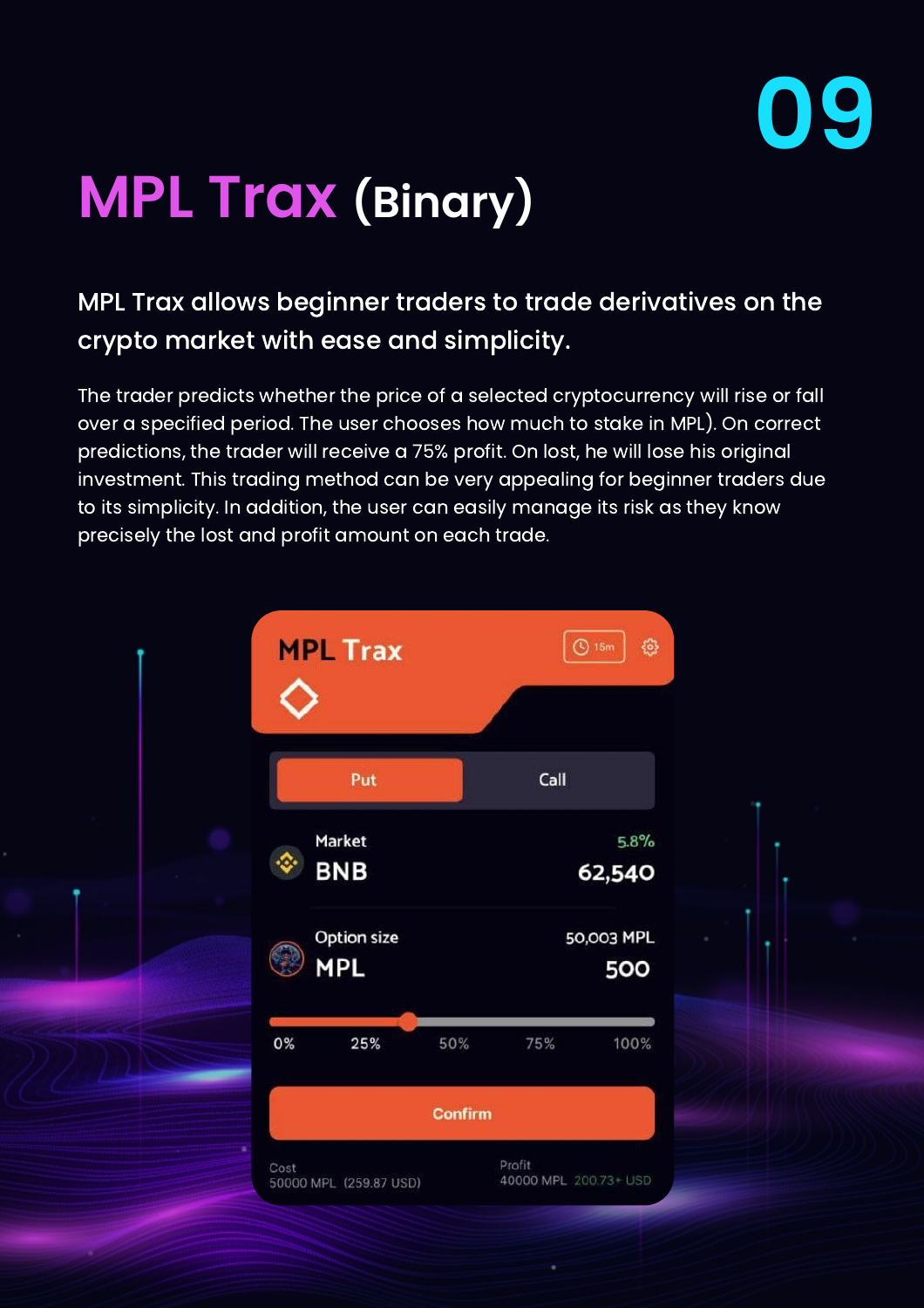# **Tokenomics**



#### **Tax Distribution**

**Liquidity 2%**

**1% Rewards**

**6% Marketing**

**1% Dev**

**2% Game Development** 

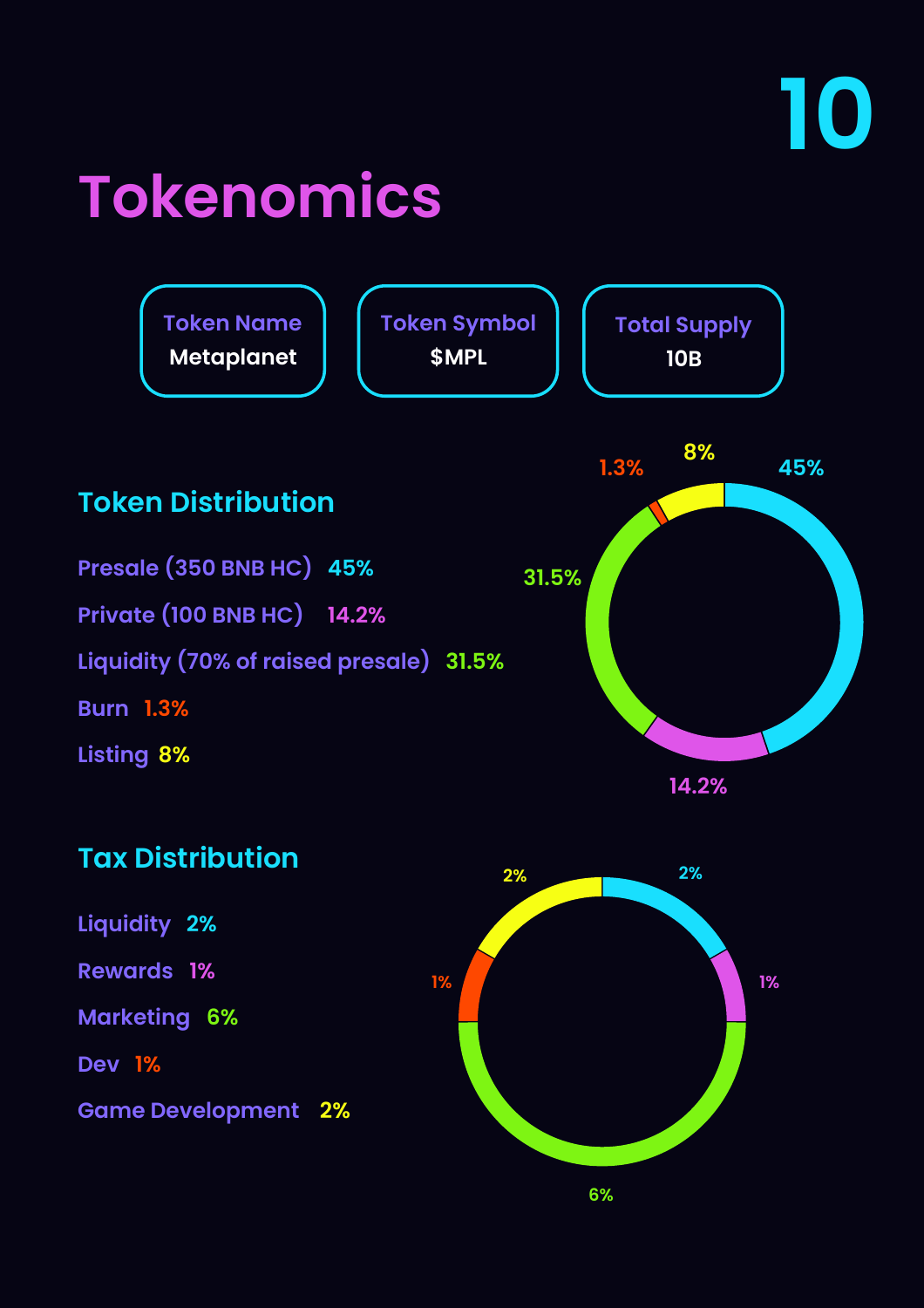

## **Roadmap**